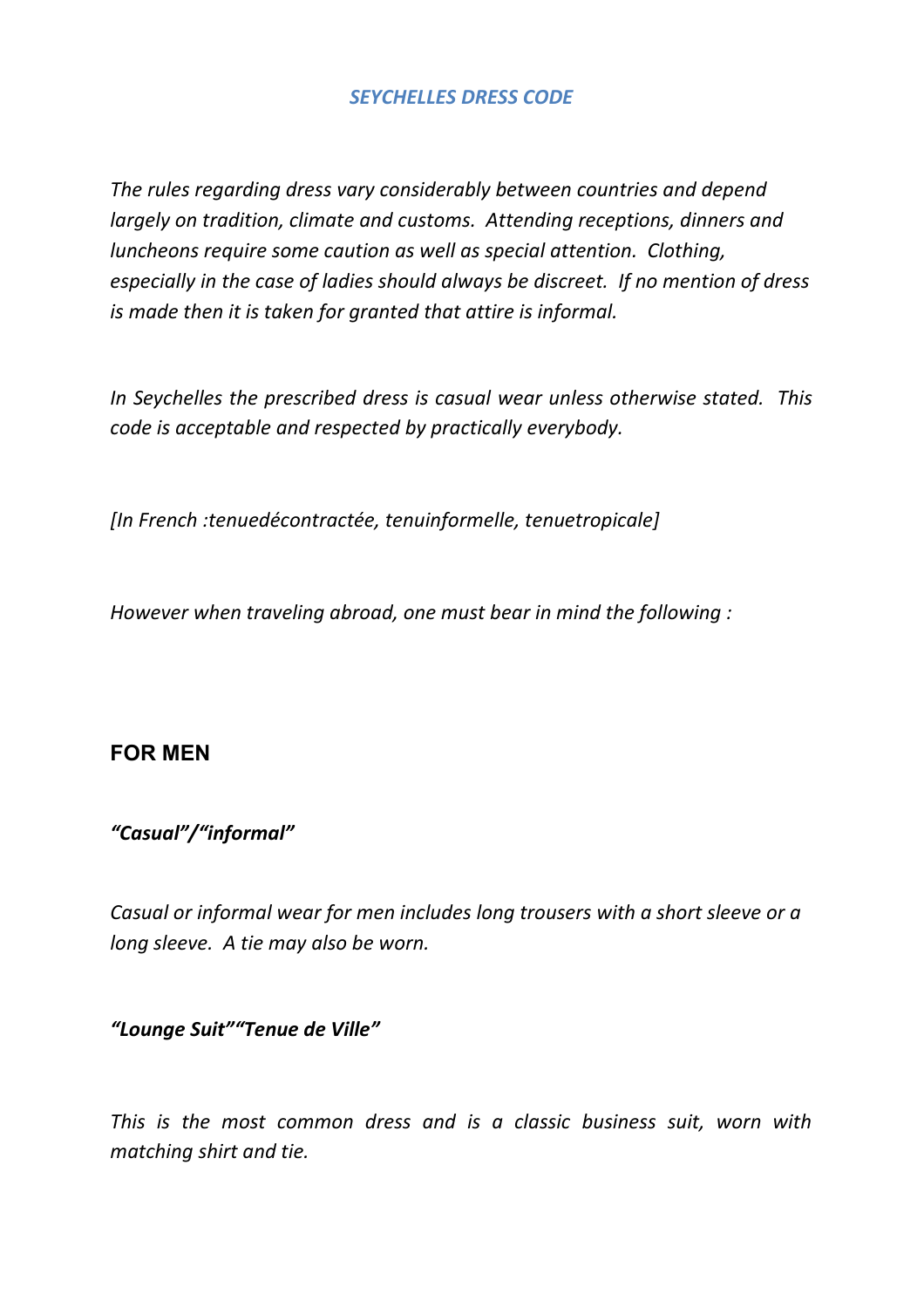# *"Morning Coat" (Formal)*

*It is worn during formal official functions held in daytime especially in the openair. Very common in UK*

*"Black Tie"*

*This is specified for most official dinners and evening functions but never in the daytime. Dinner dress for the semi-formal evening occasion is often referred to as "dinner jacket", black tie, "Tuxedo" trousers and white smoking shirt.*

*Black Tie is worn very often in the USA, Canada and Japan, not much in Europe except for very formal occasions.*

### *"White Tie"*

*White tie is occasionally referred to as "tails" and in some countries, tenue de soirée or evening dress. It is specified for formal evening entertainments, balls, dinner, dances, receptions and at the opera only when invitations reads "White Tie". Never worn during day time in the USA.*

# **FOR LADIES**

*"Casual"*

*For ladies, a casual wear would be somewhat more relaxed. A classic business suit, "midi" or knee length dress or skirt with a blouse.*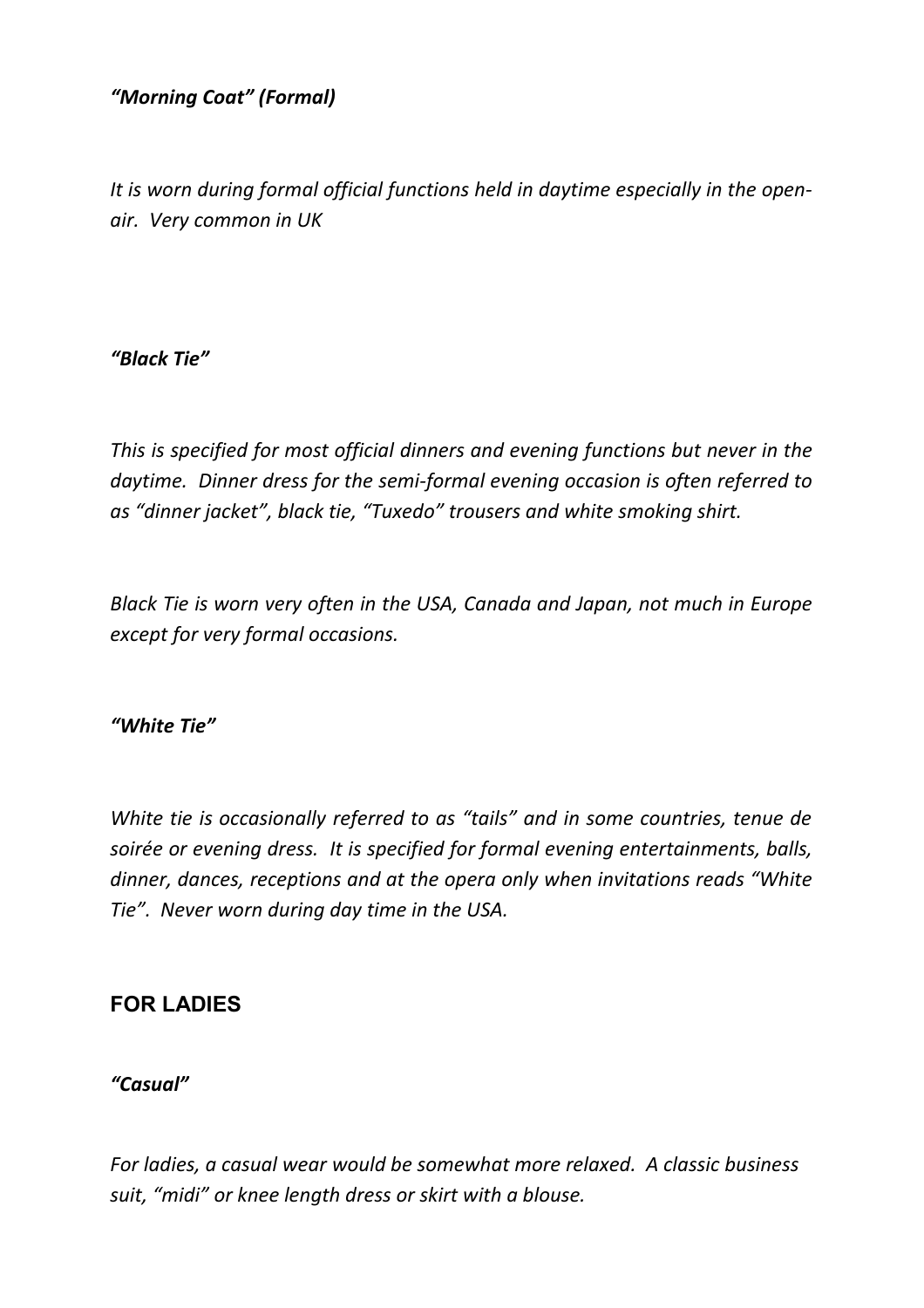### *"Informal"*

*This applies to receptions after 6.00 p.m. Cocktail dress or blouse and elegant long skirt; gloves are optional. If worn, the right hand glove should always be removed when going through a receiving line. Both must be taken off when eating or drinking.*

*"Morning Dress" (Formal)*

*An afternoon dress or a classic suit. A hat can also be worn.*

*"Black Tie"*

*This indicates a dinner dress, either long or short, or a long skirt with an elegant blouse.*

*"White Tie"*

*Long evening gown, and if sleeveless, long above-elbow length gloves can be worn. Gloves need not be removed when going through a receiving line or while dancing. Of course, one never eats or drinks with gloves on.*

*N.B: For more formal occasions one can rent the specified attire from specialty shops.*